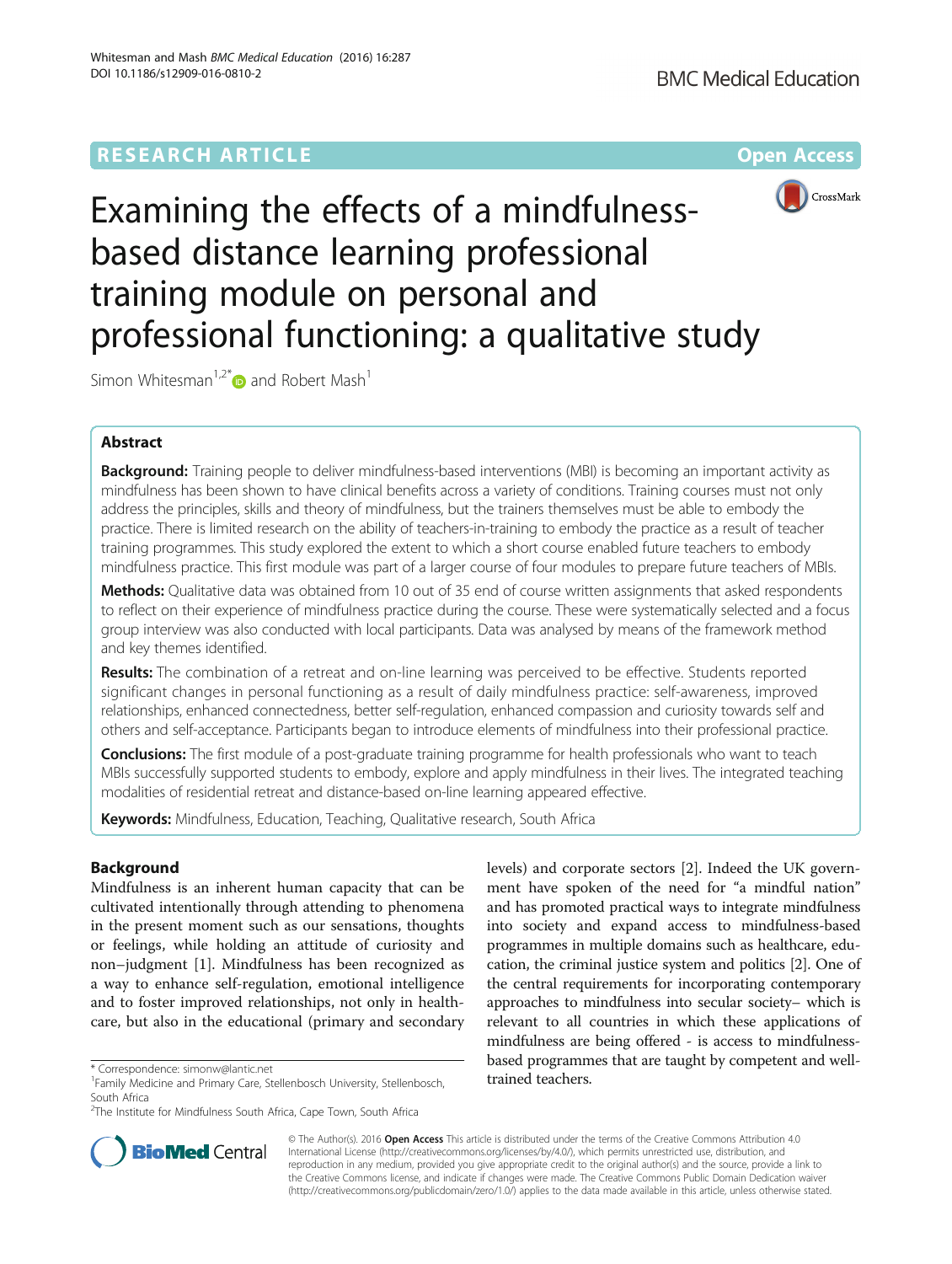The formalisation of mindfulness as a therapeutic clinical intervention has received increasing attention in the last decade as a result of the growing evidence-base for its effectiveness in psychological and social functioning [[3](#page-7-0)]. Medical applications of mindfulness-based programmes, with varying degrees of efficacy, include conditions such as chronic pain, HIV, diabetes, cardiovascular disease, infertility, functional gastrointestinal disorders, malignant disease and infertility. Systematic reviews describe a moderate and consistent positive effect on mental health in somatic conditions, as well as those with mild to moderate psychological issues [[3, 4\]](#page-7-0). No adverse effects were described. There is a paucity of literature describing the impact of standardised mindfulness based programmes on social functioning [\[3](#page-7-0)–[6\]](#page-7-0).

A number of recommendations have been published to enhance the impact of mindfulness-based interventions (MBI) [\[7\]](#page-7-0). With regard to teacher training it was noted that there are"unique expectations for MBI instructors, which require a personal practice in mindfulness meditation in addition to professional training in the clinical approach. This element may challenge future implementation efforts and has received surprisingly little attention to date in the scientific literature." [\[7\]](#page-7-0) Various groups are considering how to develop teacher assessment criteria by which training organisations can standardise assessment processes to ensure trainee teachers achieve a minimum level of competence before offering such interventions to the public [\[8, 9\]](#page-7-0).

Apart from the issue of teacher assessment criteria that mainly address an understanding and ability to disseminate the core practices, ethics and concepts of MBIs, there is a paucity of research investigating the ability of teachers to embody mindfulness. Such research needs to look at their ability to embody mindfulness in terms of enhanced self-awareness, self-compassion and insight, and to explore how this changes over time.

To begin to address this gap, we have begun conducting a series of research projects with trainee teachers undergoing a two-year, four module, professional training in MBIs at Stellenbosch University, South Africa. A previous study demonstrated a measurable improvement in mindfulness, self-compassion and levels of stress as a result of the first module, although no impact on levels of self-determination [[10](#page-7-0)].

The aim of this study was to explore the experience of participants in the first module with regard to learning and adopting mindfulness practice, and any perceived effect on their professional practice or personal functioning.

## Methods

#### Study design

This was a qualitative study that made use of data from a focus group interview with course participants and written assignments during the module.

## Setting

The whole training programme consists of four modules structured as a series of short courses of 8–10 weeks in length. The course is offered as a collaboration between Stellenbosch University and the Institute for Mindfulness South Africa. An overview of the whole programme is as follows:

Module 1: Mindfulness From the Inside-Out: An Introduction to Mindfulness and Mindfulness-Based Approaches. Core Intent: For participants to experience and explore the practice of mindfulness, (both formally and in daily living), to understand what constitutes MBIs and appreciate the professional context in which these can be applied. Retreat: Mindfulness Practitioner Development retreat; 5-days

Module 2: Blending Form and Essence: Exploring the Key Elements of a Mindfulness-Based Intervention Core Intent: For participants to understand the architecture, essential content and process of a MBI by exploring the key elements of Mindfulness-Based Stress Reduction (MBSR) and Mindfulness-Based Cognitive Therapy (MBCT). Retreat: Professional Development Retreat; 5-days

Module 3: The courage to teach: the person and presence of the teacher. Core Intent: To explore the centrality of the teacher embodying the essential qualities of mindfulness, while navigating the dynamic space between teacher and participant sensitively and skillfully in an accessible and context-appropriate way. Retreat: Integrating Stillness and Action in the World; Retreat: 7-days

Module 4:The ground beneath our feet: The Foundations of Mindfulness. Core Intent: For participants to be exposed to and explore the historical context, and the ethical and compassionate foundation of mindfulness, and its ongoing relevance and applicability in the present day. Retreat: Teacher-led Silent Retreat; 5-days

Methods of learning include residential training retreats and on-line distance learning through discussion forums, written feedback, self-directed mindfulness practice, self-reflective journaling, reading and critiquing peer-reviewed literature and writing essays for assessment purposes.

This study explored the experience of 35 students who were mostly healthcare practitioners and who had completed 9-weeks of study in module 1. Participants were assessed by their contribution to on-line discussions and to two final written assignments, which were submitted at the end of the module. The one assignment was a personal narrative on their experience and exploration of mindfulness practice and the second assignment was a critique of the theory of mindfulness.

The personal narrative was a 1500 word written assignment at the end of the module that explored the following issues: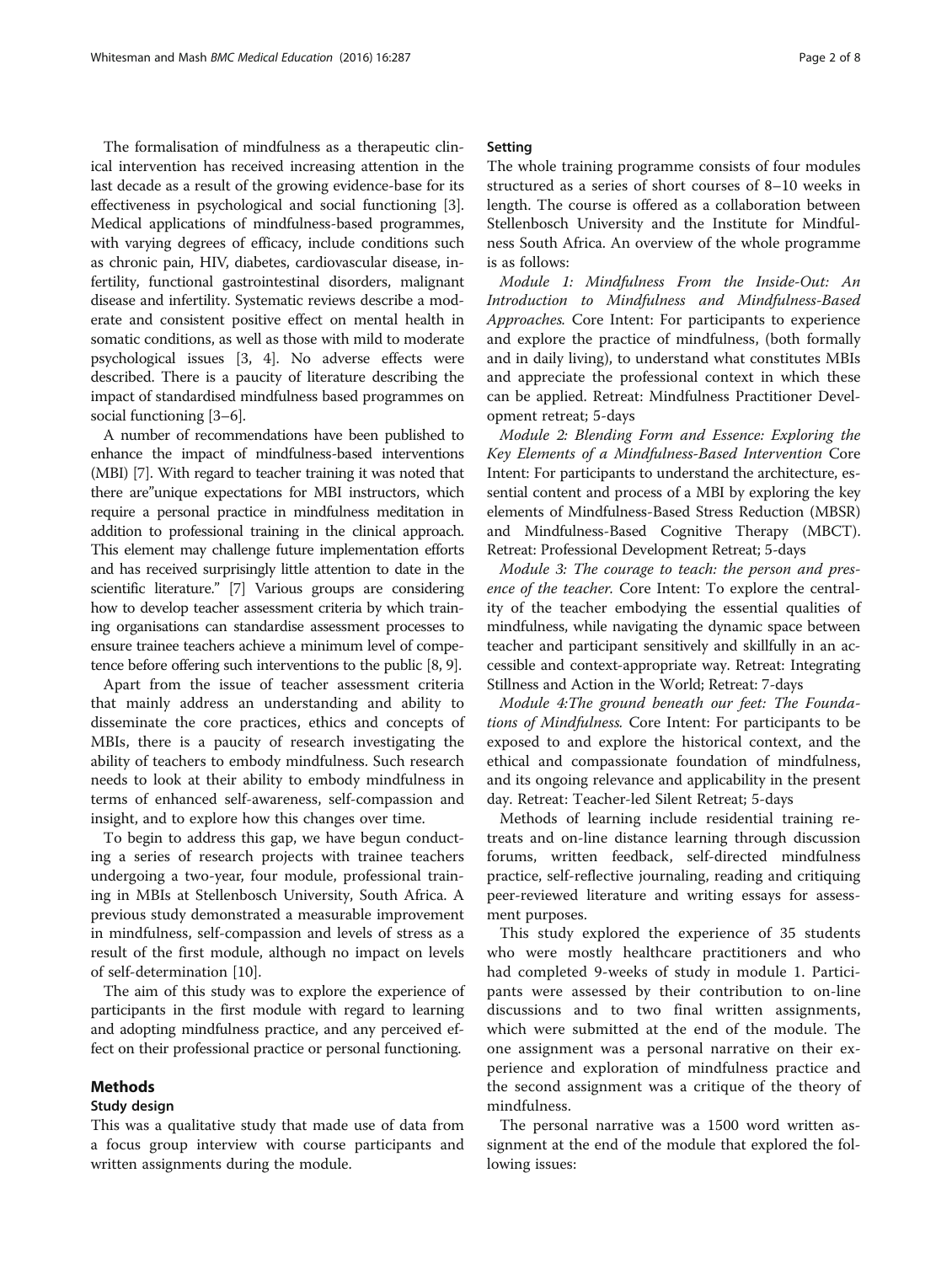- An overarching impression of mindfulness practice
- The challenges of cultivating mindful awareness
- The value of mindfulness
- Potential application in their work context
- What they learnt about themselves

## Study population and sampling

All 35 participants registered for the module were asked to give consent for their personal narrative to be used as qualitative data. All participants who lived within the Western Cape were invited to attend a focus group interview.

## Data collection

A focus group interview was conducted by RM in the month after the end of the module. RM was an experienced qualitative researcher and was not involved in teaching on the module. The interview was conducted in English at a neutral convenient venue and lasted about 60 min. An interview guide was used to ensure that the conversation explored all topics of interest. The opening question was "Please tell me about your experience of the module on mindfulness, which you have just completed?" and follow up questions guided discussion on the practice of mindfulness and any effect on personal functioning or professional practice. The interview was audio-recorded. Ten of the written personal narrative assignments were also selected by use of systematic sampling (every third assignment from an alphabetical list of participants).

## Data analysis

A verbatim transcript of the focus group interviews was checked and corrected against the original audio recording. Qualitative data from the written assignments and the transcript was entered into Atlas-ti and analysed using the framework method [\[11, 12](#page-7-0)]. This method involved 5-steps:

- 1. Familiarisation with the data
- 2. Construction of a thematic index
- 3. Application of the codes in the index to all qualitative data
- 4. Charting of the same codes or code families together
- 5. Interpretation of the charts in terms of the types of themes and range of different opinions/experiences and possible associations between these different themes

BM independently analysed the focus group interview and SW the written assignments. The two researchers then compared and integrated their themes and discussed any difference in their interpretation of the data. The themes are reported using data from all the qualitative data sources.

## Results

Ten assignments were selected for analysis, while 7 students participated in the focus group interview. Out of the 17 participants 16 were women and their profile is further described in Table 1.

## Experience of the course as a learning experience

Overall the participants were positive about the design of the module as it unfolded week by week. They conceptualised the module as having three important elements: the community of people and their interactions, the practice of mindfulness and the theoretical understanding of what they were experiencing. The course was more intense and demanding than they had anticipated:

'I looked at it in terms of the interaction with, with people around you, so you are learning from one another; the opportunity to experience the mindfulness and then the theory because it kind of then cements.'(FGI)

"It took more time than I thought it was going to take and somebody said this is like MBSR on steroids." (FGI)

The retreat at the start of the module was seen as fundamental to all three elements. The retreat enabled people to bond as a group and engage with each other

Table 1 Participant profile

| Number | Data Source | Age/years | Professional background           |
|--------|-------------|-----------|-----------------------------------|
| 1      | Focus group | 53        | Bereavement counselor             |
| 2      | Focus group | 39        | Communication consultant          |
| 3      | Focus group | 46        | Director & Trainer PR Company     |
| 4      | Focus group | 50        | Dietician                         |
| 5      | Focus group | 47        | Fitness trainer                   |
| 6      | Focus group | 36        | General practitioner              |
| 7      | Focus group | 45        | Social worker                     |
| 8      | Assignment  | 55        | Facilitator in development sector |
| 9      | Assignment  | 55        | Physiotherapist                   |
| 10     | Assignment  | 69        | Counselor                         |
| 11     | Assignment  | 39        | Communication consultant          |
| 12     | Assignment  | 61        | Nurse practitioner/Health coach   |
| 13     | Assignment  | 55        | Executive coach                   |
| 14     | Assignment  | 44        | Clinical psychologist             |
| 15     | Assignment  | 36        | General practitioner              |
| 16     | Assignment  | 54        | General practitioner              |
| 17     | Assignment  | 42        | Social Worker                     |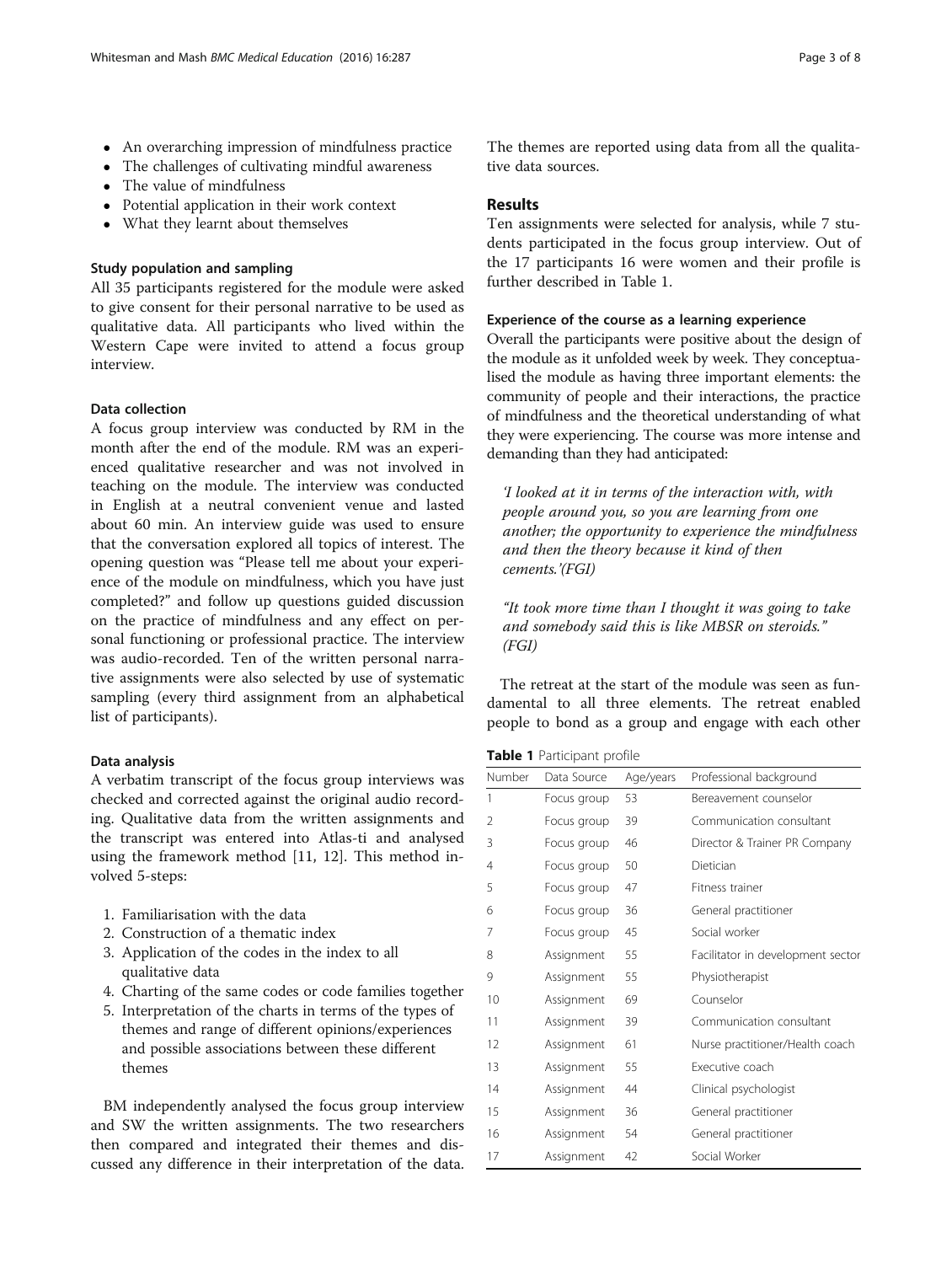and the course, which would have been more difficult if they only encountered each other on-line. The retreat also acted as a total immersion in the practice of mindfulness and the modeling of the core values and practice by the facilitators. For some the retreat pushed their boundaries and was transformative. The retreat also included some key theory to start making sense of the practice:

"I liked the way it started, I think it was very important that it started with the retreat because then the community was formed, the practices were taught and you could kind of really could see were you were going." (FGI)

As a whole the group were more orientated towards the practice than the theory of mindfulness and would have liked even more opportunity to practice. Most people however were happy with the process and the balance of practice and theory. Several felt that the theory was important in interpreting and conceptualising their experience through practice. People found some of the more scientific research articles difficult to understand and felt they lacked sufficient scientific literacy. People enjoyed the way that the immersion in practice was followed by an incremental exposure to theory on-line, which helped them make sense of their experience:

"So I felt like the theoretical underpinnings worked very well with the actual practice. What was being prescribed as a practice, and was really held together by the way the community was pulled together with certain online, … discussion forums or the online discussions."(FGI)

"I wanted to be able to evaluate it, like do I actually agree with what's [said], you know can I make a critical analysis of this study and I could not do that because I don't have the post-grad research tools to tackle that.' (FGI)

## Effects on mindfulness practice

Respondents appeared to form two groups. The one group had previously developed a mindfulness practice and saw this course as a way of reinforcing, improving or bringing them back to their existing practice. For them the course was a potential part of a longer-term journey with mindfulness. The other group was new to the practice of mindfulness and found the course more transformative.

The experience of the module reinforced the centrality of mindfulness as a daily practice, with participants observing the impact of mindfulness in daily life as a result of participation in the module. Many students recognized

"I'm beginning to understand mindfulness as deep, open connectedness with experiences, with others and with self. Not simply observation 'of', but conversation 'with', which feels like an entirely different mode." (Essay 1)

The practice of becoming aware of the breath within the body was commonly cited as a touch point or anchor to the present moment, and, as such, became a tool to support self-regulation in both normal as well as stressful circumstances:

"The last nine weeks seem to have also been about the breath that has been the most powerful for me. The simple permission to stop and just breath." (Essay 2)

Despite the significant commitment that students made to participate in this module, there was an almost universal recognition of the challenge of cultivating mindfulness on a daily basis, most especially with formal practices such as sitting meditation and body scanning:

"I would say on the more difficult side is that it has been, I feel deeply resistant to sitting every day, strangely knowing, even knowing what I know, and I have stopped for moments and then I continue."(FGI)

"Carving out time for formal practice, for "doing nothing" has felt like deposing productivity from its throne of unquestioned dominance. It doesn't step down quietly."(Essay 3)

Further, the participants found that they needed to approach this challenge of commitment with increasing levels of self-compassion and kindness in order to implement and sustain their intention:

"So each day, each week a gentle renewed commitment to do more. With a gentleness not felt before, a carrot rather than a whip." (Essay 4)

They reported a range of activities and processes which inhibited, constrained or obstructed the intention to practice daily, from the busyness and demands of daily life to the arising of uncomfortable mental, emotional and physical experiences:

"In phases, I've thrown myself against the walls of my own mind, recoiled at the truth of some of my patterns,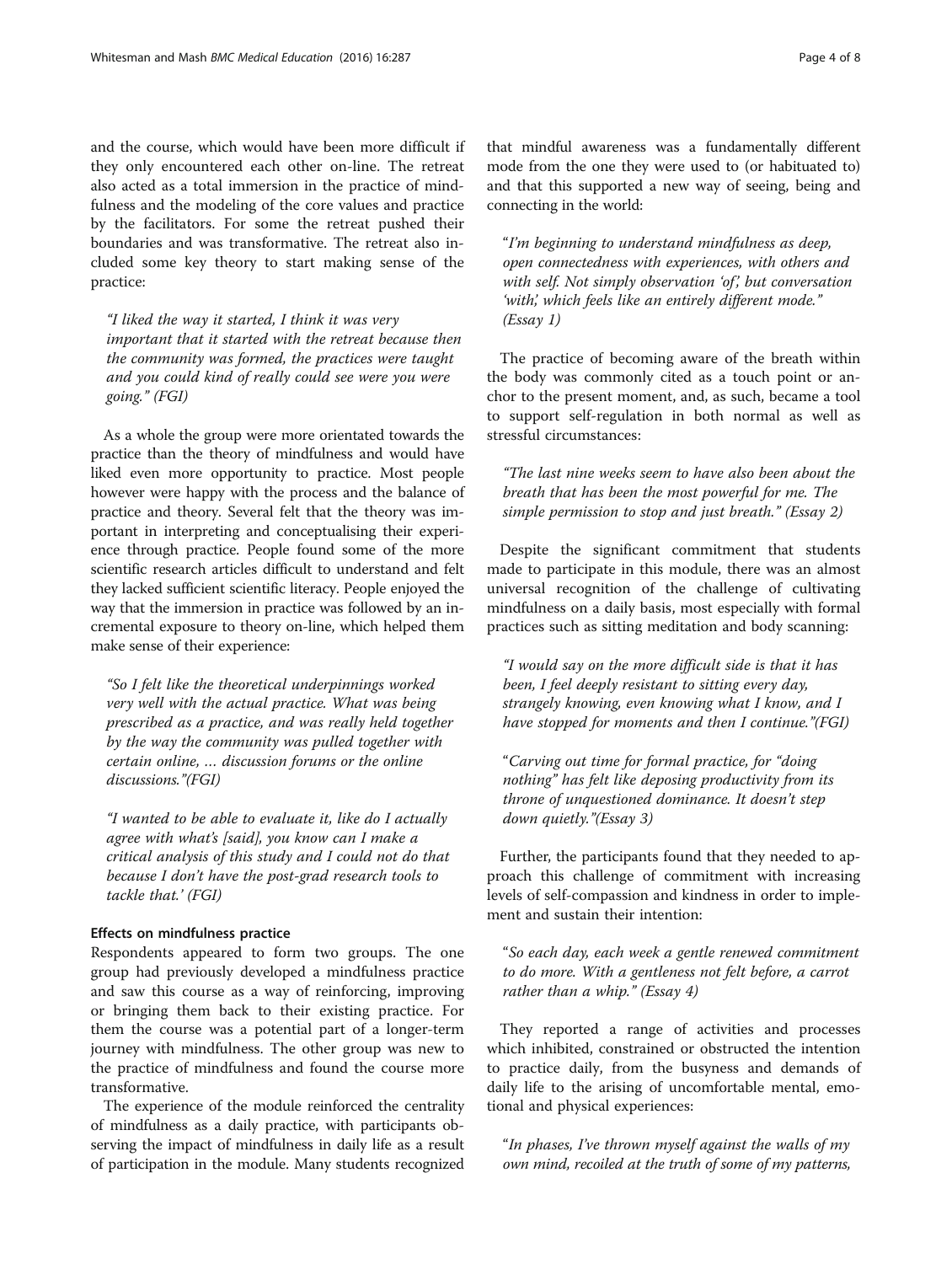and struggled to remain committed to the depth of the practice, when a superficial approach to mindfulness lures with ease and convenience." (Essay 4)

However, most of the students recognised this as part of the process and an inimitable element of the practice itself and that even when routine was established it could be easily disrupted by unanticipated changes in other parts of one's life. However one could re-start and begin again at any time. The willingness to continue to cultivate mindfulness in the face of these challenges usually led to a deepening sense of the value of the practice:

"Sometimes, it feels natural and deep and clear. Sometimes I'm like a goat tied to a post – fighting to get away. Sometimes I'm there in body, but my mind has gone for a walk, and I'm too lazy to bring it back again and again. But the fact that I'm there at all feels like a good thing." (Essay 3)

## Effects on personal functioning

The module appeared to create a significantly different internal stance or perspective towards oneself that led to an external change in personal functioning. Respondents described a range of effects, starting with self-awareness of mind, feelings and body and expanding from this to more attuned relationships and communication and further, to a deepening sense of connectedness to nature and the world that surrounded them:

"It has brought a balance to my stillness, the sensations in terms of my body and my emotions and my thoughts of, and so it kind of feels like it's more balanced in that space and so every day I wake up and I feel awake, I feel connected to myself, others and the world around me.'(FGI)

The range of cognitive effects included enhanced focus and attentional capacity, which allowed more effective self-regulation of mental, emotional and physical states:

"I spend less time mentally rehearsing how I'm going to get things done and less time consumed with being worried about whether I am going to get everything done. Consequently, I'm more focused and efficient. "(Essay 5)

"Bringing focus to the detail of my life has felt like using a magnifying glass not only in the world around me, but in seeing, with greater vividness, the creatures of my internal landscape." (Essay 6)

In addition an increase in compassion and curiosity was repeatedly described:

"Beneath this struggle – possibly because of the struggle - something tender and new and strong and freeing is emerging in me." (Essay 4)

"Previously on being kindly told to take better care of myself, my answer would usually be: "How can I? I have a family and a job and no extra time". Now it is becoming: How can I not?" (Essay 7)

"I found by bringing mindful breath and an attentiveness to these vulnerabilities with a kindness, compassion and curiosity, I would have this sense of reclaiming parts of me and becoming more authentic within myself." (Essay 3)

These three elements (attention, curiosity and compassion) constitute the core elements and qualities of mindfulness, and resulted in new ways of seeing the self, others and the world:

"I have experienced some subtle and profound changes in the way I understand my place in the world, in the way I relate to myself, and the role of mindfulness in my life and vocation." (Essay 8)

For many students, the growing insight, attentiveness and compassion has led to a sense of self-acceptance. This is not a neutral state but rather describes a changing relationship with self:

"So one of the biggest shifts for me seems to be growing self-acceptance with compassion; a deepening of selfacceptance; Its warmer, I sense a loving embrace, before there was a grudging acceptance of my faults, there was less self-judgement and criticism, but I was trying to attain a 'neutral state' of judgement versus a warm and caring orientation." (Essay 8)

"I experienced a growing patience with, acceptance of and true interest in myself and the people around me and those in my care." (Essay  $4$ )

Participants described increasing flexibility in their range of responses, a disengaging of automatic pilot – a core skill in self-regulation - allowing a witnessing of feelings and assumptions and their limiting nature, even when this was difficult to engage with. This occurred in parallel with an increased awareness of and disidentification from judgmental thoughts. There was an appreciation that, although the benefits experienced were significant, it was not always easy to be mindful: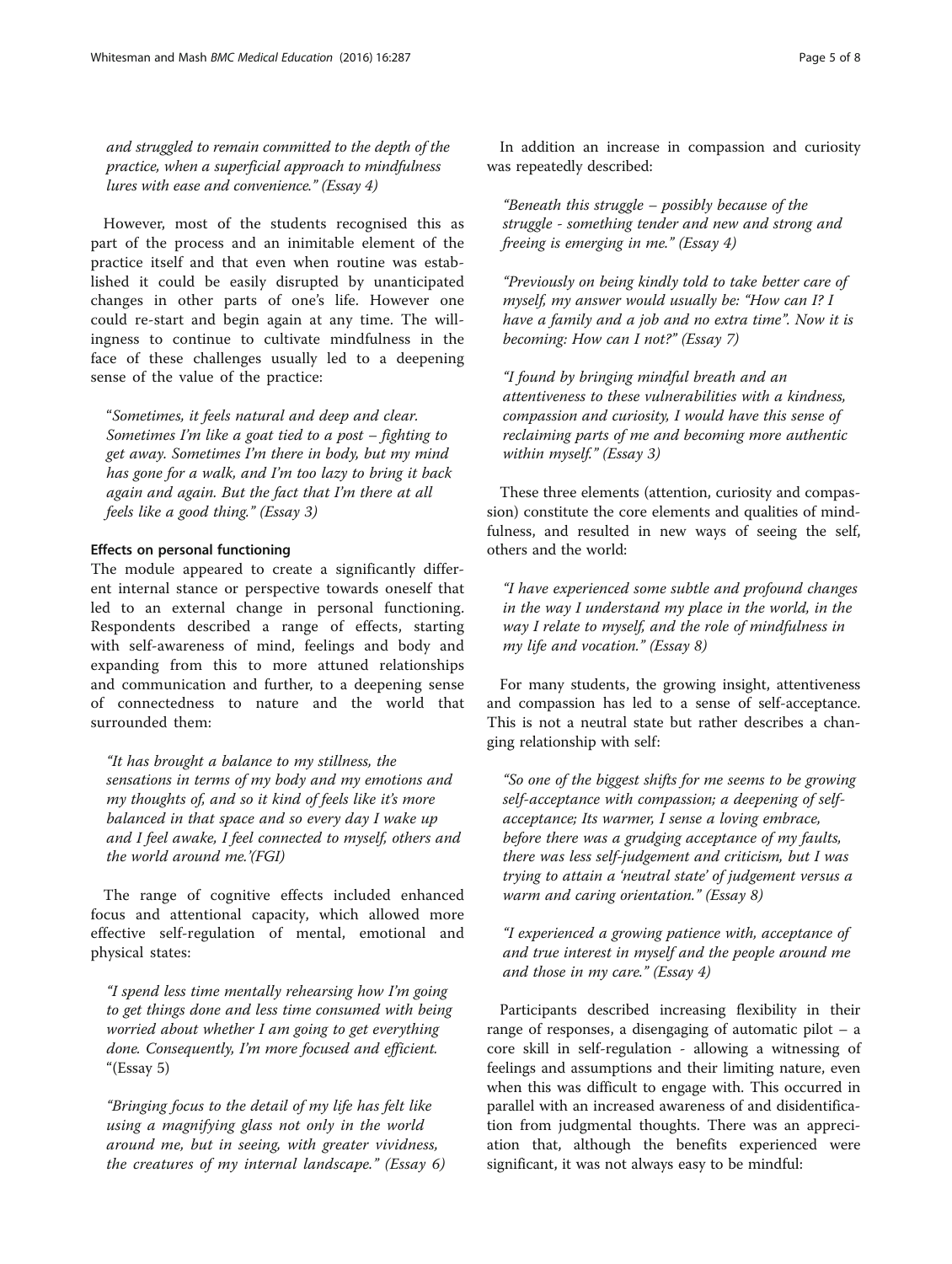"In reperceiving one is called to let go of old patterns and habits…and is liberated to see new ways of responding or coping." (Essay 9)

"When I am asked to reflect on what I am experiencing, my immediate response is usually only a small part of the picture  $-$  my initial response is really my assumption about what is happening, my defended knowing, and it is only later that I find the open space for deeper reflection that enables me to see more clearly." (Essay 4)

"I was astounded by the degree to which I could sit in the eye of the emotional turbulence of my young children – and even my stressed spouse – simply noticing my feelings rise and fall." (Essay 8)

"One of the greatest challenges was bringing mindfulness practice into my daily life in respect of moods states that surround some of the activities I engage in during the day." (Essay 10)

"So witnessing and peeling away the layers and layers of judgement has been a daunting and delightful exploration, and a lovely dance between experiential and conceptual knowing." (Essay 9)

Mindfulness was described and experienced as a particular mode of being (as opposed to a transient state), which felt inherently connected to self and others:

"So much of what I thought was important becomes irrelevant. In this mode I don't need to be good or clever or special. I realise I am ordinary and lovable. And that feels like a good place to start." (Essay 6)

The practice invited an increasing recognition of and engagement with the paradoxical nature of reality as seen through present moment awareness. This reflects how students increasingly inhabited the essentially nondual nature of mindfulness, in which polarities are held and transcended:

"The closer I come to my felt-sense of myself, the less I am there  $-$  or the more I lean into my subjective experience, the greater my sense of objectivity. The closer in I come to the felt-sense of myself, the greater the sense of space and openness. And the more I turn in towards myself, the more I feel connected to my loved ones, strangers and all life on this planet." (Essay 9)

## Impact on professional practice

Of those who did describe impact in the professional domain, the reports converged on three elements: introducing the concepts of mindfulness and compassion to patients/ clients; introducing and using formal mindfulness practices (such as the body scan and awareness of breathing meditation) in therapeutic encounters; and the impact on one's effectiveness as a clinician or coach. The commonest techniques used involved breathing exercises to reduce stress and becoming more aware of tension or feelings in one's body:

"The sort of sense of stress, you could see it in some of the bodies that come in and they [peer counsellors] would be telling a story and the shallow breathing and all of that so we would always just stop, if it was something really drastic, we would stop, we would light a candle for whoever they were talking about and then we would get them to breath, so they would get that, so … we took it back to the body and we took it back down to the breath so that they could also manage it differently.'(FGI)

A few people had not found any way of employing the techniques in their professional practice while others had not explicitly labeled what they were doing as mindfulness, and only recognized that was what they were doing on reflection.

As has been reported elsewhere in this analysis, the enhancement of self-compassion and compassion towards others, was an emerging thread in personal functioning, which was also reported on in professional contexts:

"I have begun introducing mindful practices into my counseling, particularly ideas of self-compassion. I find it a powerful way to assist clients [to] feel good about themselves and be more resilient in coping with their pain and suffering." (Essay 6)

Significantly, especially amongst those in a clinical context (medicine, mental health), the enhanced selfawareness arising out of personal mindfulness practice positively impacted the therapeutic encounter, enhancing the quality of relatedness, in particular:

"I experienced growing patience with, acceptance of and true interest in myself and the people around me and those in my care." (Essay 4)

Other clinical skills that were improved included listening, effective responding and heightening curiosity, rather than judgment:

"I have found that my mindful practice also helps me stay more focused and present with my clients. There is a greater awareness of client's body language and what remains unsaid." (Essay 6)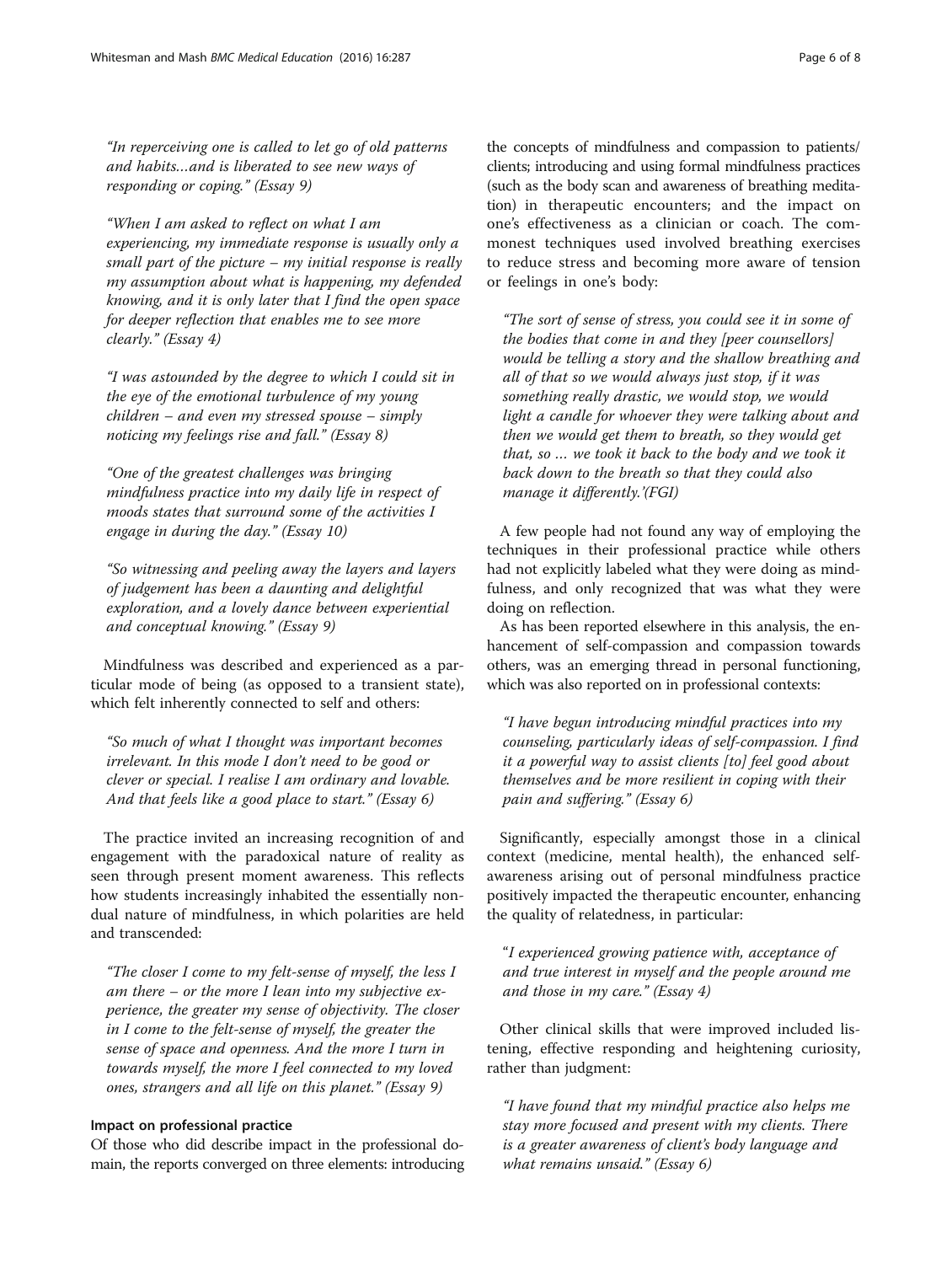"I have a greater capacity in the first place to really listen to my patients…to pick up the unspoken, to be able to evaluate what the real need is." (Essay 7)

In parallel to this, there were reports of more effective self-regulation during therapeutic and clinical encounters within the clinicians:

"I am becoming more discerning and working smarter with my time and energy." (Essay 4)

## **Discussion**

Students described a broad range of impacts on selfperception and engagement in the world that moved them in the direction of enhanced self-awareness, −regulation and -compassion. The module appeared to achieve its goal of introducing and exploring personal mindfulness practice. These qualitative findings supported the quantitative results of the previous study that also measured increased mindfulness and self-compassion amongst those completing the first module of the course [[10](#page-7-0)]. The more limited effect on professional practice was not surprising given that the first module is focused on developing a strong foundation in personal practice while modules 2, 3 and 4 focus in greater depth on professional application.

Notwithstanding that certain elements of the module could be improved these data suggest that the structure and process of both retreat and distance learning were mutually reinforcing teaching modalities that were effective at generating a shift in the internal stance of the teachers-in-training of mindfulness-based approaches.

Our initial quantitative data suggested that the first module of this professional training was effective in increasing mindfulness as well as its key attitudinal dimension (viz. kindness, self-acceptance and compassion) [\[9](#page-7-0)]. The qualitative analysis presented in this paper offer some insight into how these changes might occur. The narratives reflect that developing a flexible attentional capacity using the body as foundation begins to generate a changing relationship with the thinking mind, including the habitual tendency towards self-judgment. This quality of refined somatic awareness and de-centering from thoughts creates a shift in perspective, which appears to naturally (and often effortlessly) lead to enhanced self-compassion, and by extension, compassion towards others. Subsequent research will examine whether these qualities that are developed through personal practice by teachers-in-training are maintained in a teaching environment and effectively communicated both explicitly and implicitly when delivering mindfulness-based programmes to the public.

While training programmes differ in structure and content, there is increasing standardisation of core themes and assessment criteria in the pedagogy of mindfulness

[[10](#page-7-0)]. The particular form of the training programme at Stellenbosch University places strong emphasis on incorporating retreats into each module (without lessening the importance of the distance learning elements). These follow classic retreat structure in the Buddhist lineage (such as early morning practices, extended periods of silence) in addition to engagement with pedagogical elements. The focus group narrative in this qualitative analysis reflects that in the case of the first module, there were many benefits to this with respect to group cohesion, a safe and invitational space to explore different dimensions of practice and 'sensing' the embodied qualities of the retreat leaders.

There is a consistent and significant emphasis internationally that mindfulness teachers should embody the core qualities of the practice [\[8](#page-7-0), [9, 13\]](#page-7-0). As such, consistent shifts in embodied awareness of those undergoing training to offer programmes to the public is a minimum requirement to teach MBIs, with the recognition that this inner transformation in and of itself does not guarantee becoming an effective teacher, but is a prerequisite for becoming one nonetheless. The foundation level (viz. module 1) for this particular approach to MBI teacher development is congruent with this essential ingredient of training.

The value of developing and training health professionals who can both embody and impart mindfulnessbased skills in the clinical context has the potential to affect patient care in a number of ways. This is a particularly pressing issue in South Africa given the harsh, stressful and often traumatic conditions in the healthcare environment, especially in public sector facilities [[14, 15\]](#page-7-0). Intensive training in mindfulness enhances selfregulation, resilience and compassion, with the consequent enhanced capacity to manage stress and reduce burnout [[16\]](#page-7-0). These capacities should also enhance patient-centeredness and patient-care, both of which are diminished in the face of excessively stressful clinical demands. In addition, clinician-educators who are empathic, compassionate and effectively self-regulate in the face of demands may impart these qualities to their students (either under- or post- graduates) either implicitly through embodiment, or explicitly through the teaching of mindfulness-based skills in clinical settings.

One of the questions that arise is what are the specific factors within the training programme that effectively generate sustainable inner transformation within the student? For example, do these factors reside entirely within the formal practices, the community experience, the theoretical learning or engagement with experienced teacher-trainers or some combination of these elements?

## Limitations

Not all people were included in the focus group interview and not all essays were analysed. It is possible,